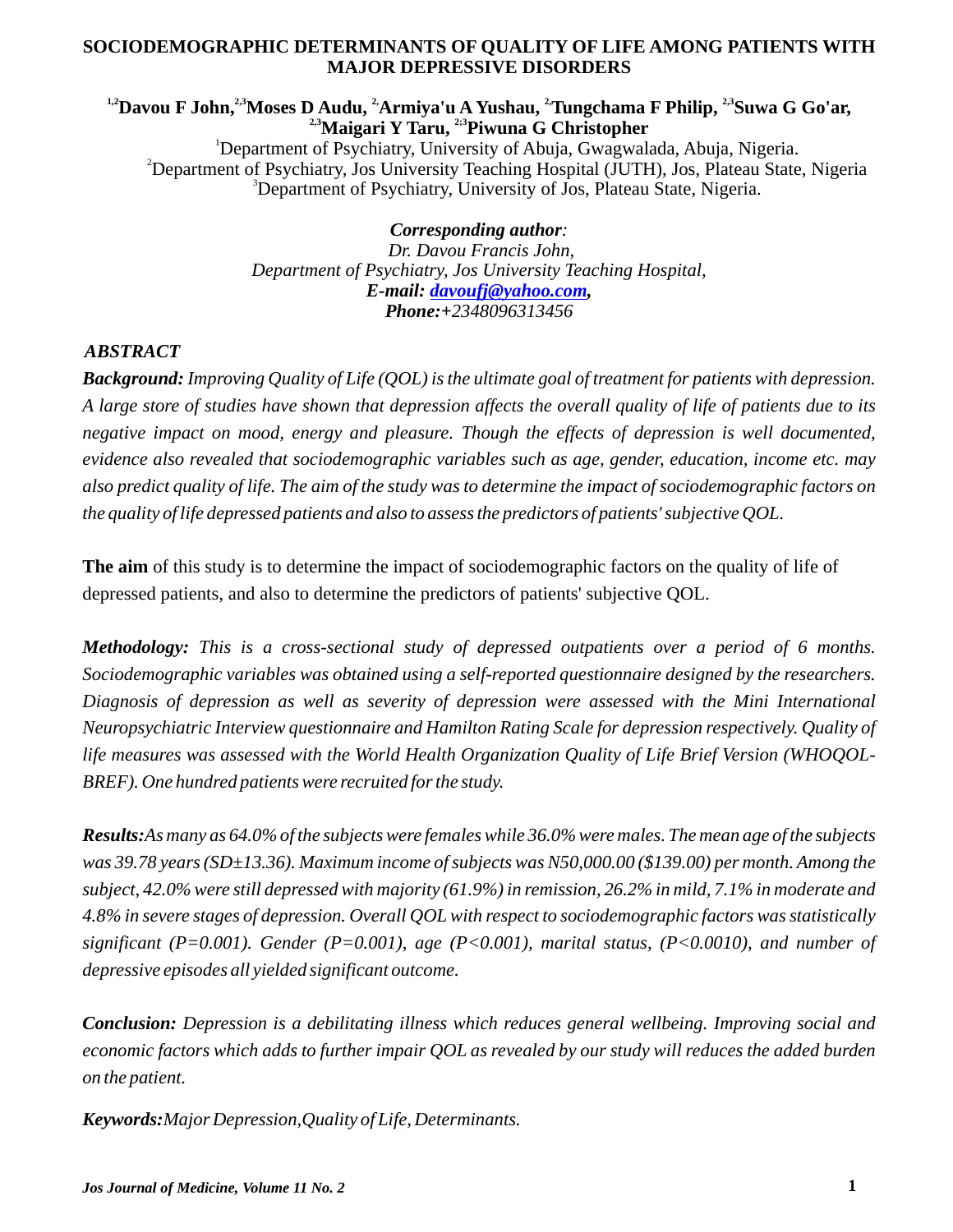# **INTRODUCTION**

Quality of life (QOL) has been a subject of relevance with regards to issues concerning mental health and mental illness.The basic concept of QOL emphasizes the patient's subjective appraisal of their own satisfaction. Self-evaluations by people with psychiatric disorders were previously thought to lack reliability because of the presence of psychopathological symptoms and poor awareness of the disease $^{(1)}$ 

Felce and Perry<sup>(2)</sup> defined quality of life as an overall sense of well-being comprised of both subjective and objective evaluations of physical, material, social and emotional well-being together with personal development and purposeful activity.The subjective quality of life refers to level of satisfaction of a person with his or her living situation and general well-being while objective QOL pertains to how well the patient functions in social settings and daily activities  $(3)$ .

At a minimum, QOL covers persons' sense of wellbeing; which often includes how they are doing (functional status), and what they have (access to resources and opportunities).

Depressive disorders are common illnesses affecting about 15% of the general population and are associated with relatively long duration of episodes, high rates of chronicity, relapses and recurrence $^{(4,5)}$ .

A correlation has been notedbetween the QOL of patients suffering from depression and socio demographic factors including age and gender  $(6-11)$ , the intensity of depressive symptoms<sup> $(6,8-13)$ </sup> and social support<sup> $(8,14,15)$ </sup>. In this part of the world where poverty, hunger and disease prevails, quality of life outcomes may be worse for depressed patients. These patients are faced with the challenge of unemployment (thus unable to sustain their healthcare needs) and survival in a tense political, religious and economic environment.

Omer et al $^{(16)}$  while studying the QOL of depressed patients in relation to that of the general Turkish population, found that all the domains (P<0.0001) of quality of life were impaired among the depressed group. In the same study, they also found out that patients with recurrent depressive disorders had poorer QOL than those with single episodes. Females were reported to also experience poorer QOL(P<0.001) compared to males.

Furthermore,in a study on factors related to Quality of Life in depressed outpatients in Taiwan, Su-Ching et al<sup> $(17)$ </sup> reported that the severity of depression is most consistently associated with influential factors in various dimensions of Quality of Life. Those participants with higher Hamilton Rating Scale for Depression (HRSD) scores on depression had poorer Quality of Life in the physical, psychological, social relationship, and environmental domains.

In a more recent study by the Author, Davou et  $al^{(18)}$ used the WHOQOL-BREF in their study to determine the subjective QOL in outpatients with depression, they found that the mean QOL scores among depressed respondents was lower than the control group. High unemployment status, low incomewere also identified as the most important factors in explaining poor subjective QOL.

Likewise, Gureje et al $^{(19)}$  while studying the determinants of QOL of elderly Nigerians revealed that, age, economic status, educational status, availability of social support and depression negatively affected overall subjective QOL and QOL domains. They concluded that among these factors, depression and functional disability exerted more negative impact on QOL.

Depression has consistently being shown to impact negatively on quality of life; however, several social, economic and personal characteristics (such as age and sex) have been demonstrated to add to this negative outcome.

# **METHODOLOGY**

This was a cross sectional study of depressed outpatients in the Psychiatry outpatient clinic of the Jos University Teaching Hospital.

Ethical approval was obtained from the Joint Ethical Committee of the Hospital before conducting the study. Depressed outpatients18 years and above who were on follow-up at the Psychiatry outpatient clinic were recruited for the study over a period of 6 months.

Those excluded were patients who have other physical, neurological or substance related disorders. Also excluded were patients with Bipolar Affective Disorders in the depressive phase of their illness and those who refused to participate.

One hundred outpatients who met the inclusion criteria were recruited consecutively during clinic days.

The following questionnaires were used to collect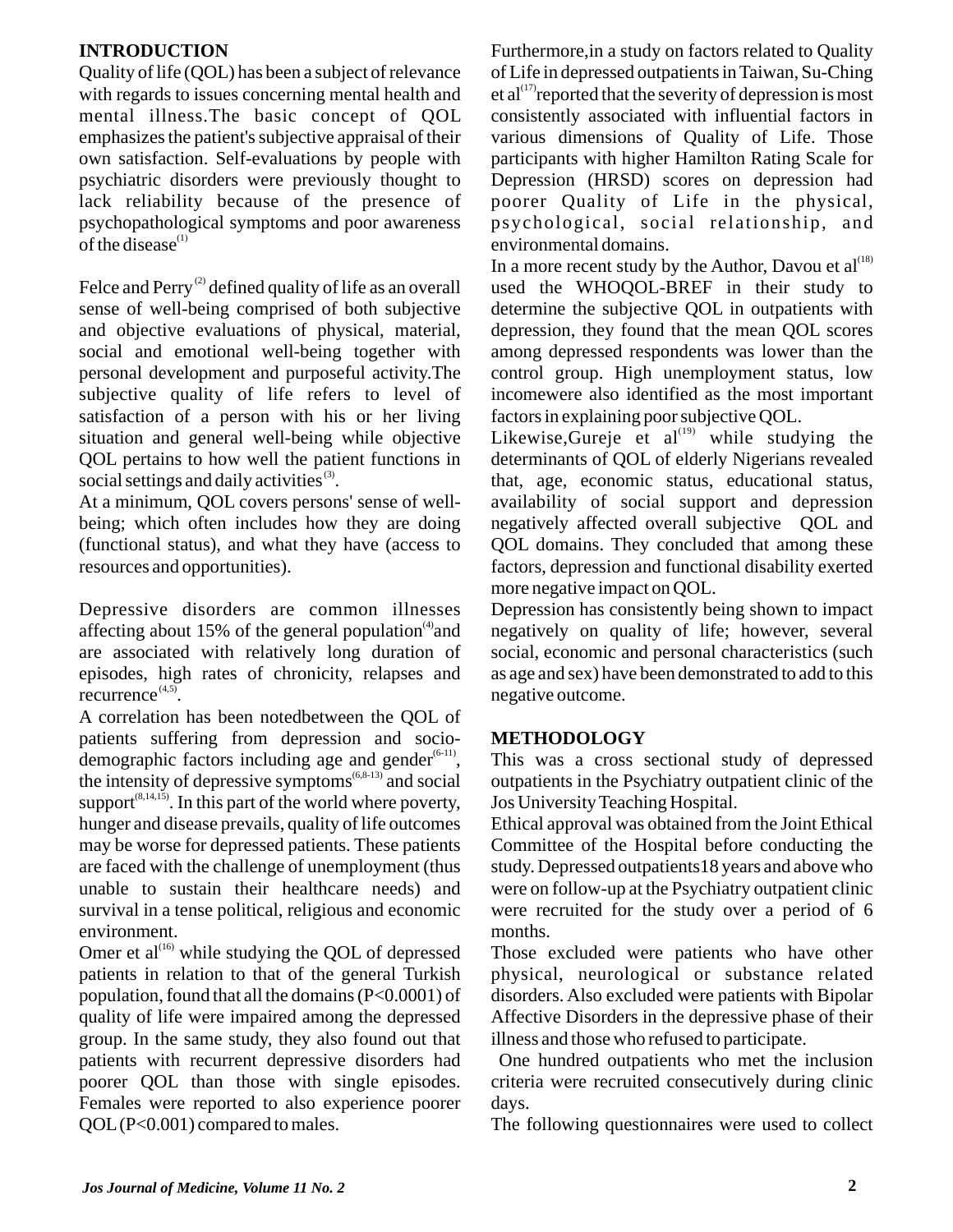#### samples.

#### *Sociodemographic questionnaire*

This was designed by the authors. It a semistructured questionnaire which covered areas such as age, sex, ethnicity, marital status, educational level, occupation, monthly income, living arrangements, amount spent on treatment per month, level of social support, relationships etc.

Illness related variables such as duration of illness, number of episodes and number of admissions were also included.

#### *Mini International Neuropsychiatric Interview*

Depression was assessed using the Mini International Neuropsychiatric Interview (MINI) instrument  $^{(20)}$ . The instrument is a structured interview designed for major axis I psychiatric disorders in DSM-IV and ICD-10. It has been widely used across different cultures including Nigeria.

## *World Health Organization Quality of Life Scale-Brief Version (WHOQOL-BREF)*

This instrument (WHOQOL-BREF) $^{(21)}$  which was developed to measure subjective response of patients' life condition is a 26-item selfadministered generic questionnaire. The assessment usually covers the preceding 2-week period. The instrument has been validated across different cultures.

### *Hamilton Rating Scale for Depression*

This is a 21 question multiple choice questionnaire that can be used to rate theseverity of depression in patients. It rates the severity of symptoms in depression, such as, low mood, insomnia, agitation, anxiety and weight loss. The questionnaire is presently one of the most commonly used scales for

rating depression in clinicalresearch. Each question has between 3 and 5 possible responses. The clinician chooses the possible response to each question by interviewing the patient and by observing the patient's symptoms. The first 17 questions contribute to the total score. Questions 18 to 21 are recorded to give further information about the depression (such as, the presence of diurnal variation or paranoid symptoms), but are not part of the scale.

#### **DATAANALYSIS**

The data was analyzed using Statistical Package for Social Sciences (SPSS) version 20.

Mean and standard deviation was done for quantitative variables like age. Analyses of continuous and categorical variables were done using students T-test and Chi-square test respectively. Regression analysis was done to determine the predictors of quality of life. The domain scores of the WHOQOL-BREF were calculated according the instructor's manual and served as the dependent variable.

Statistical significance was set at 0.05.

## **RESULTS**

Table 1: Of the 100 subjects enrolled in the study, 36(36.0%) were males and 64(64.0%) were females.The mean age of the respondents was 39.78±13.36 years. 40.0% of them had achieved secondary education while 47.0% were not married as at the time of the study.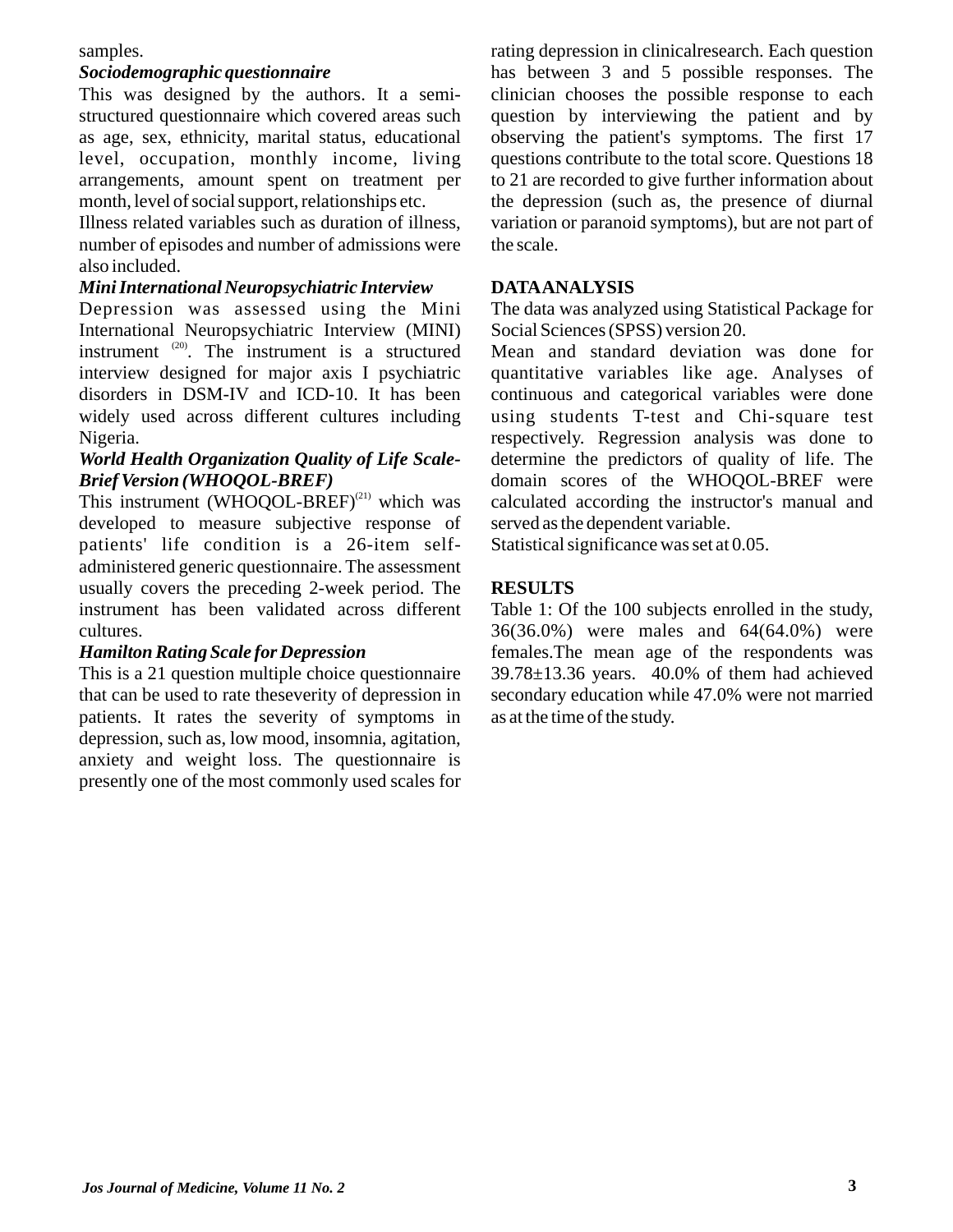| Characteristics               | Parameters                       | $Respondents(\%)$ |
|-------------------------------|----------------------------------|-------------------|
| Gender                        | Male                             | 36(36.0)          |
|                               | Female                           | 64(64.0)          |
| Age group                     | $<$ 20years                      | 3(3.0)            |
|                               | $20-29$                          | 22(22.0)          |
|                               | 30-39                            | 29(29.0)          |
|                               | 40-49                            | 23(23.0)          |
|                               | 50-59                            | 14(14.0)          |
|                               | 60                               | 9(9.0)            |
|                               | Mean±SD                          | 39.78±13.36       |
| <b>Marital Status</b>         | Never Married                    | 47(47.0)          |
|                               | <b>Presently Married</b>         | 40(40.0)          |
|                               | Separated                        | 6(6.0)            |
|                               | Widowed                          | 7(7.0)            |
| Religion                      | Christianity                     | 76(76.0)          |
|                               | Islam                            | 24(24.0)          |
| Education                     | None                             | 21(21.0)          |
|                               | Primary                          | 19(19.0)          |
|                               | Secondary                        | 40(40.0)          |
|                               | Tertiary                         | 20(20.0)          |
| <b>Employment status</b>      | None                             | 32(32.0)          |
|                               | Yes                              | 68 (68.0)         |
| Occupation                    | -Skilled                         | 10(14.7)          |
|                               | -Semi-skilled                    | 33 (48.5)         |
|                               | -Unskilled                       | 25(36.8)          |
| Monthly Income                | No income                        | 39(39.0)          |
|                               | $<$ N20,000 (<\$56.0)            | 42(42.0)          |
|                               | N20,000-N50,000 (\$56.0-\$139.0) | 19(19.0)          |
|                               | N50,000 \$139.0)                 | 0(0.0)            |
|                               |                                  |                   |
| Diagnosing Depression (MINI)  | Yes                              | 42(42.0)          |
|                               | No                               | 58(58.0)          |
|                               |                                  |                   |
| Severity of depression (HRSD) | Normal                           | 26(61.9)          |
|                               | Mild                             | 11(26.2)          |
|                               | Moderate                         | 3(7.1)            |
|                               | Severe                           | 2(4.8)            |
|                               |                                  |                   |

**Table 1: socio-demographic characteristics of respondents**

More than two-third of the respondents were employed with 14.7% engaged in skilled labor, a third were in the semi-skilled professions while the remaining (36.8%) were involved in non-skilled jobs.Most of the subjects who had jobs earned less than N20,000.00 ( $\le$ \$56.00) per month, a little below one-fifth of them (19.0%) earned between N20,000.00-N50,000.00, (\$56.00-\$139.00) and no respondent earned above N50,000.00 (>\$139.00). Thirty nine (39.0%) does not have any form of income

The Mini International Neuropsychiatric Interview (MINII) revealed that 42.0% of the subjects were still depressed during the study. Among those who were diagnosed to be depressed using the MINI, 61.9%had normal score on HRSD, 26.2% were mildly depressed and 7.1% and 4.8% were moderately and severely depressed respectively.

Table 2, revealed a statistically significant relationship between overall quality of life and sociodemographic variables. The respondents' overall quality of life with respect to their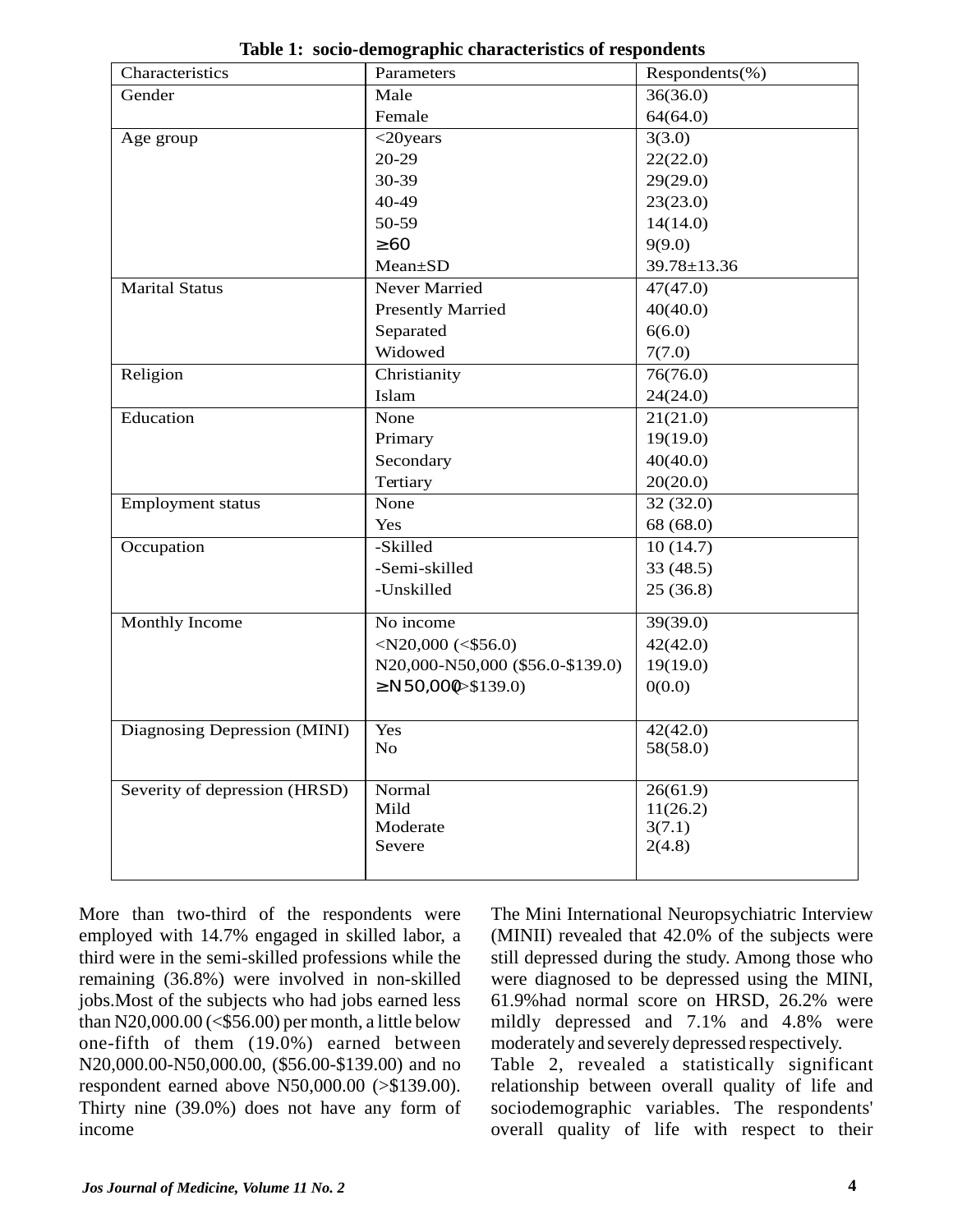sociodemographic variables was statistically significant (P=0.001). The result also showed that gender (P=0.005), age (P<0.001), marital status  $(P<0.001)$ , education  $(P<0.001)$ , occupation (P<0.001), income (P<0.001) and number of depressive episodes (P=0.034) negatively impacted overall quality of life of the respondents.

| Overall satisfaction<br>with QOL:<br>Very poor<br>$\overline{7}$<br>7.0<br>19.900<br>0.001<br>$\overline{4}$<br>Poor<br>15<br>15.0<br>Neither poor nor<br>good<br>18<br>18.0<br>Good<br>30<br>30.0<br>Very good<br>30<br>30.0<br>100<br>100.0<br>Total<br>Gender:<br>Male<br>36<br>36.0<br>7.810<br>0.005<br>1<br>64<br>64.0<br>Female<br>Total<br>100<br>100.0<br>Age (years):<br>$<$ 20<br>$\mathfrak{Z}$<br>3.0<br>< 0.001<br>6<br>48.680<br>20-29<br>22<br>22.0<br>30-39<br>29<br>29.0<br>23<br>40-49<br>23.0<br>50-59<br>14<br>14.0<br>60<br>18<br>18.0<br>Total<br>100<br>100.0<br>Marital status:<br>3<br>< 0.001<br>Never married<br>47<br>47.0<br>55.760<br>Married<br>40<br>40.0<br>6.0<br>Separated<br>$\sqrt{6}$<br>Widowed<br>$\overline{7}$<br>7.0<br>Total<br>100<br>100.0<br>Education:<br>None<br>15.0<br>3<br>25.680<br>< 0.001<br>15<br>Primary<br>15<br>15.0<br>Secondary<br>46.0<br>46<br>Tertiary<br>24<br>24.0<br>Total<br>100<br>100.0<br>Occupation:<br>Skilled<br>$\overline{2}$<br>15<br>15.0<br>17.660<br>< 0.001<br>Semi-skilled<br>49<br>49.0<br>36.0<br>Unskilled<br>36<br>Total<br>100<br>100.0<br>Monthly income:<br>$18\,$<br>18.0<br>40.560<br>3<br>< 0.001<br>No income<br>$<$ N20,000.00<br>45<br>45.0<br>N20,000-N50,000<br>34<br>34.0<br>3<br>3.0<br>>N50,000.00<br>100<br>100.0<br>Total<br>Number of<br>3<br>8.686<br>depressive<br>0.034<br>episodes:<br>Once<br>20<br>20.0<br>15<br>Twice<br>15.0<br>Thrice<br>10<br>10.0<br>6.0<br>$>$ thrice<br>$\sqrt{6}$<br>49<br>49.0<br>No response<br>100<br>$100.0\,$<br>Total | Variable | frequency | Percentage | Df | $X^2$ | Significance |
|-------------------------------------------------------------------------------------------------------------------------------------------------------------------------------------------------------------------------------------------------------------------------------------------------------------------------------------------------------------------------------------------------------------------------------------------------------------------------------------------------------------------------------------------------------------------------------------------------------------------------------------------------------------------------------------------------------------------------------------------------------------------------------------------------------------------------------------------------------------------------------------------------------------------------------------------------------------------------------------------------------------------------------------------------------------------------------------------------------------------------------------------------------------------------------------------------------------------------------------------------------------------------------------------------------------------------------------------------------------------------------------------------------------------------------------------------------------------------------------------------------------------------------------------------------------------|----------|-----------|------------|----|-------|--------------|
|                                                                                                                                                                                                                                                                                                                                                                                                                                                                                                                                                                                                                                                                                                                                                                                                                                                                                                                                                                                                                                                                                                                                                                                                                                                                                                                                                                                                                                                                                                                                                                   |          |           |            |    |       |              |
|                                                                                                                                                                                                                                                                                                                                                                                                                                                                                                                                                                                                                                                                                                                                                                                                                                                                                                                                                                                                                                                                                                                                                                                                                                                                                                                                                                                                                                                                                                                                                                   |          |           |            |    |       |              |
|                                                                                                                                                                                                                                                                                                                                                                                                                                                                                                                                                                                                                                                                                                                                                                                                                                                                                                                                                                                                                                                                                                                                                                                                                                                                                                                                                                                                                                                                                                                                                                   |          |           |            |    |       |              |
|                                                                                                                                                                                                                                                                                                                                                                                                                                                                                                                                                                                                                                                                                                                                                                                                                                                                                                                                                                                                                                                                                                                                                                                                                                                                                                                                                                                                                                                                                                                                                                   |          |           |            |    |       |              |
|                                                                                                                                                                                                                                                                                                                                                                                                                                                                                                                                                                                                                                                                                                                                                                                                                                                                                                                                                                                                                                                                                                                                                                                                                                                                                                                                                                                                                                                                                                                                                                   |          |           |            |    |       |              |
|                                                                                                                                                                                                                                                                                                                                                                                                                                                                                                                                                                                                                                                                                                                                                                                                                                                                                                                                                                                                                                                                                                                                                                                                                                                                                                                                                                                                                                                                                                                                                                   |          |           |            |    |       |              |
|                                                                                                                                                                                                                                                                                                                                                                                                                                                                                                                                                                                                                                                                                                                                                                                                                                                                                                                                                                                                                                                                                                                                                                                                                                                                                                                                                                                                                                                                                                                                                                   |          |           |            |    |       |              |
|                                                                                                                                                                                                                                                                                                                                                                                                                                                                                                                                                                                                                                                                                                                                                                                                                                                                                                                                                                                                                                                                                                                                                                                                                                                                                                                                                                                                                                                                                                                                                                   |          |           |            |    |       |              |
|                                                                                                                                                                                                                                                                                                                                                                                                                                                                                                                                                                                                                                                                                                                                                                                                                                                                                                                                                                                                                                                                                                                                                                                                                                                                                                                                                                                                                                                                                                                                                                   |          |           |            |    |       |              |
|                                                                                                                                                                                                                                                                                                                                                                                                                                                                                                                                                                                                                                                                                                                                                                                                                                                                                                                                                                                                                                                                                                                                                                                                                                                                                                                                                                                                                                                                                                                                                                   |          |           |            |    |       |              |
|                                                                                                                                                                                                                                                                                                                                                                                                                                                                                                                                                                                                                                                                                                                                                                                                                                                                                                                                                                                                                                                                                                                                                                                                                                                                                                                                                                                                                                                                                                                                                                   |          |           |            |    |       |              |
|                                                                                                                                                                                                                                                                                                                                                                                                                                                                                                                                                                                                                                                                                                                                                                                                                                                                                                                                                                                                                                                                                                                                                                                                                                                                                                                                                                                                                                                                                                                                                                   |          |           |            |    |       |              |
|                                                                                                                                                                                                                                                                                                                                                                                                                                                                                                                                                                                                                                                                                                                                                                                                                                                                                                                                                                                                                                                                                                                                                                                                                                                                                                                                                                                                                                                                                                                                                                   |          |           |            |    |       |              |
|                                                                                                                                                                                                                                                                                                                                                                                                                                                                                                                                                                                                                                                                                                                                                                                                                                                                                                                                                                                                                                                                                                                                                                                                                                                                                                                                                                                                                                                                                                                                                                   |          |           |            |    |       |              |
|                                                                                                                                                                                                                                                                                                                                                                                                                                                                                                                                                                                                                                                                                                                                                                                                                                                                                                                                                                                                                                                                                                                                                                                                                                                                                                                                                                                                                                                                                                                                                                   |          |           |            |    |       |              |
|                                                                                                                                                                                                                                                                                                                                                                                                                                                                                                                                                                                                                                                                                                                                                                                                                                                                                                                                                                                                                                                                                                                                                                                                                                                                                                                                                                                                                                                                                                                                                                   |          |           |            |    |       |              |
|                                                                                                                                                                                                                                                                                                                                                                                                                                                                                                                                                                                                                                                                                                                                                                                                                                                                                                                                                                                                                                                                                                                                                                                                                                                                                                                                                                                                                                                                                                                                                                   |          |           |            |    |       |              |
|                                                                                                                                                                                                                                                                                                                                                                                                                                                                                                                                                                                                                                                                                                                                                                                                                                                                                                                                                                                                                                                                                                                                                                                                                                                                                                                                                                                                                                                                                                                                                                   |          |           |            |    |       |              |
|                                                                                                                                                                                                                                                                                                                                                                                                                                                                                                                                                                                                                                                                                                                                                                                                                                                                                                                                                                                                                                                                                                                                                                                                                                                                                                                                                                                                                                                                                                                                                                   |          |           |            |    |       |              |
|                                                                                                                                                                                                                                                                                                                                                                                                                                                                                                                                                                                                                                                                                                                                                                                                                                                                                                                                                                                                                                                                                                                                                                                                                                                                                                                                                                                                                                                                                                                                                                   |          |           |            |    |       |              |
|                                                                                                                                                                                                                                                                                                                                                                                                                                                                                                                                                                                                                                                                                                                                                                                                                                                                                                                                                                                                                                                                                                                                                                                                                                                                                                                                                                                                                                                                                                                                                                   |          |           |            |    |       |              |
|                                                                                                                                                                                                                                                                                                                                                                                                                                                                                                                                                                                                                                                                                                                                                                                                                                                                                                                                                                                                                                                                                                                                                                                                                                                                                                                                                                                                                                                                                                                                                                   |          |           |            |    |       |              |
|                                                                                                                                                                                                                                                                                                                                                                                                                                                                                                                                                                                                                                                                                                                                                                                                                                                                                                                                                                                                                                                                                                                                                                                                                                                                                                                                                                                                                                                                                                                                                                   |          |           |            |    |       |              |
|                                                                                                                                                                                                                                                                                                                                                                                                                                                                                                                                                                                                                                                                                                                                                                                                                                                                                                                                                                                                                                                                                                                                                                                                                                                                                                                                                                                                                                                                                                                                                                   |          |           |            |    |       |              |
|                                                                                                                                                                                                                                                                                                                                                                                                                                                                                                                                                                                                                                                                                                                                                                                                                                                                                                                                                                                                                                                                                                                                                                                                                                                                                                                                                                                                                                                                                                                                                                   |          |           |            |    |       |              |
|                                                                                                                                                                                                                                                                                                                                                                                                                                                                                                                                                                                                                                                                                                                                                                                                                                                                                                                                                                                                                                                                                                                                                                                                                                                                                                                                                                                                                                                                                                                                                                   |          |           |            |    |       |              |
|                                                                                                                                                                                                                                                                                                                                                                                                                                                                                                                                                                                                                                                                                                                                                                                                                                                                                                                                                                                                                                                                                                                                                                                                                                                                                                                                                                                                                                                                                                                                                                   |          |           |            |    |       |              |
|                                                                                                                                                                                                                                                                                                                                                                                                                                                                                                                                                                                                                                                                                                                                                                                                                                                                                                                                                                                                                                                                                                                                                                                                                                                                                                                                                                                                                                                                                                                                                                   |          |           |            |    |       |              |
|                                                                                                                                                                                                                                                                                                                                                                                                                                                                                                                                                                                                                                                                                                                                                                                                                                                                                                                                                                                                                                                                                                                                                                                                                                                                                                                                                                                                                                                                                                                                                                   |          |           |            |    |       |              |
|                                                                                                                                                                                                                                                                                                                                                                                                                                                                                                                                                                                                                                                                                                                                                                                                                                                                                                                                                                                                                                                                                                                                                                                                                                                                                                                                                                                                                                                                                                                                                                   |          |           |            |    |       |              |
|                                                                                                                                                                                                                                                                                                                                                                                                                                                                                                                                                                                                                                                                                                                                                                                                                                                                                                                                                                                                                                                                                                                                                                                                                                                                                                                                                                                                                                                                                                                                                                   |          |           |            |    |       |              |
|                                                                                                                                                                                                                                                                                                                                                                                                                                                                                                                                                                                                                                                                                                                                                                                                                                                                                                                                                                                                                                                                                                                                                                                                                                                                                                                                                                                                                                                                                                                                                                   |          |           |            |    |       |              |
|                                                                                                                                                                                                                                                                                                                                                                                                                                                                                                                                                                                                                                                                                                                                                                                                                                                                                                                                                                                                                                                                                                                                                                                                                                                                                                                                                                                                                                                                                                                                                                   |          |           |            |    |       |              |
|                                                                                                                                                                                                                                                                                                                                                                                                                                                                                                                                                                                                                                                                                                                                                                                                                                                                                                                                                                                                                                                                                                                                                                                                                                                                                                                                                                                                                                                                                                                                                                   |          |           |            |    |       |              |
|                                                                                                                                                                                                                                                                                                                                                                                                                                                                                                                                                                                                                                                                                                                                                                                                                                                                                                                                                                                                                                                                                                                                                                                                                                                                                                                                                                                                                                                                                                                                                                   |          |           |            |    |       |              |
|                                                                                                                                                                                                                                                                                                                                                                                                                                                                                                                                                                                                                                                                                                                                                                                                                                                                                                                                                                                                                                                                                                                                                                                                                                                                                                                                                                                                                                                                                                                                                                   |          |           |            |    |       |              |
|                                                                                                                                                                                                                                                                                                                                                                                                                                                                                                                                                                                                                                                                                                                                                                                                                                                                                                                                                                                                                                                                                                                                                                                                                                                                                                                                                                                                                                                                                                                                                                   |          |           |            |    |       |              |
|                                                                                                                                                                                                                                                                                                                                                                                                                                                                                                                                                                                                                                                                                                                                                                                                                                                                                                                                                                                                                                                                                                                                                                                                                                                                                                                                                                                                                                                                                                                                                                   |          |           |            |    |       |              |
|                                                                                                                                                                                                                                                                                                                                                                                                                                                                                                                                                                                                                                                                                                                                                                                                                                                                                                                                                                                                                                                                                                                                                                                                                                                                                                                                                                                                                                                                                                                                                                   |          |           |            |    |       |              |
|                                                                                                                                                                                                                                                                                                                                                                                                                                                                                                                                                                                                                                                                                                                                                                                                                                                                                                                                                                                                                                                                                                                                                                                                                                                                                                                                                                                                                                                                                                                                                                   |          |           |            |    |       |              |
|                                                                                                                                                                                                                                                                                                                                                                                                                                                                                                                                                                                                                                                                                                                                                                                                                                                                                                                                                                                                                                                                                                                                                                                                                                                                                                                                                                                                                                                                                                                                                                   |          |           |            |    |       |              |
|                                                                                                                                                                                                                                                                                                                                                                                                                                                                                                                                                                                                                                                                                                                                                                                                                                                                                                                                                                                                                                                                                                                                                                                                                                                                                                                                                                                                                                                                                                                                                                   |          |           |            |    |       |              |
|                                                                                                                                                                                                                                                                                                                                                                                                                                                                                                                                                                                                                                                                                                                                                                                                                                                                                                                                                                                                                                                                                                                                                                                                                                                                                                                                                                                                                                                                                                                                                                   |          |           |            |    |       |              |
|                                                                                                                                                                                                                                                                                                                                                                                                                                                                                                                                                                                                                                                                                                                                                                                                                                                                                                                                                                                                                                                                                                                                                                                                                                                                                                                                                                                                                                                                                                                                                                   |          |           |            |    |       |              |
|                                                                                                                                                                                                                                                                                                                                                                                                                                                                                                                                                                                                                                                                                                                                                                                                                                                                                                                                                                                                                                                                                                                                                                                                                                                                                                                                                                                                                                                                                                                                                                   |          |           |            |    |       |              |
|                                                                                                                                                                                                                                                                                                                                                                                                                                                                                                                                                                                                                                                                                                                                                                                                                                                                                                                                                                                                                                                                                                                                                                                                                                                                                                                                                                                                                                                                                                                                                                   |          |           |            |    |       |              |
|                                                                                                                                                                                                                                                                                                                                                                                                                                                                                                                                                                                                                                                                                                                                                                                                                                                                                                                                                                                                                                                                                                                                                                                                                                                                                                                                                                                                                                                                                                                                                                   |          |           |            |    |       |              |
|                                                                                                                                                                                                                                                                                                                                                                                                                                                                                                                                                                                                                                                                                                                                                                                                                                                                                                                                                                                                                                                                                                                                                                                                                                                                                                                                                                                                                                                                                                                                                                   |          |           |            |    |       |              |
|                                                                                                                                                                                                                                                                                                                                                                                                                                                                                                                                                                                                                                                                                                                                                                                                                                                                                                                                                                                                                                                                                                                                                                                                                                                                                                                                                                                                                                                                                                                                                                   |          |           |            |    |       |              |
|                                                                                                                                                                                                                                                                                                                                                                                                                                                                                                                                                                                                                                                                                                                                                                                                                                                                                                                                                                                                                                                                                                                                                                                                                                                                                                                                                                                                                                                                                                                                                                   |          |           |            |    |       |              |
|                                                                                                                                                                                                                                                                                                                                                                                                                                                                                                                                                                                                                                                                                                                                                                                                                                                                                                                                                                                                                                                                                                                                                                                                                                                                                                                                                                                                                                                                                                                                                                   |          |           |            |    |       |              |
|                                                                                                                                                                                                                                                                                                                                                                                                                                                                                                                                                                                                                                                                                                                                                                                                                                                                                                                                                                                                                                                                                                                                                                                                                                                                                                                                                                                                                                                                                                                                                                   |          |           |            |    |       |              |
|                                                                                                                                                                                                                                                                                                                                                                                                                                                                                                                                                                                                                                                                                                                                                                                                                                                                                                                                                                                                                                                                                                                                                                                                                                                                                                                                                                                                                                                                                                                                                                   |          |           |            |    |       |              |
|                                                                                                                                                                                                                                                                                                                                                                                                                                                                                                                                                                                                                                                                                                                                                                                                                                                                                                                                                                                                                                                                                                                                                                                                                                                                                                                                                                                                                                                                                                                                                                   |          |           |            |    |       |              |
|                                                                                                                                                                                                                                                                                                                                                                                                                                                                                                                                                                                                                                                                                                                                                                                                                                                                                                                                                                                                                                                                                                                                                                                                                                                                                                                                                                                                                                                                                                                                                                   |          |           |            |    |       |              |
|                                                                                                                                                                                                                                                                                                                                                                                                                                                                                                                                                                                                                                                                                                                                                                                                                                                                                                                                                                                                                                                                                                                                                                                                                                                                                                                                                                                                                                                                                                                                                                   |          |           |            |    |       |              |

| Table 2: Relationship between overall quality of life, sociodemographic variables and number of |  |
|-------------------------------------------------------------------------------------------------|--|
| depressive episodes                                                                             |  |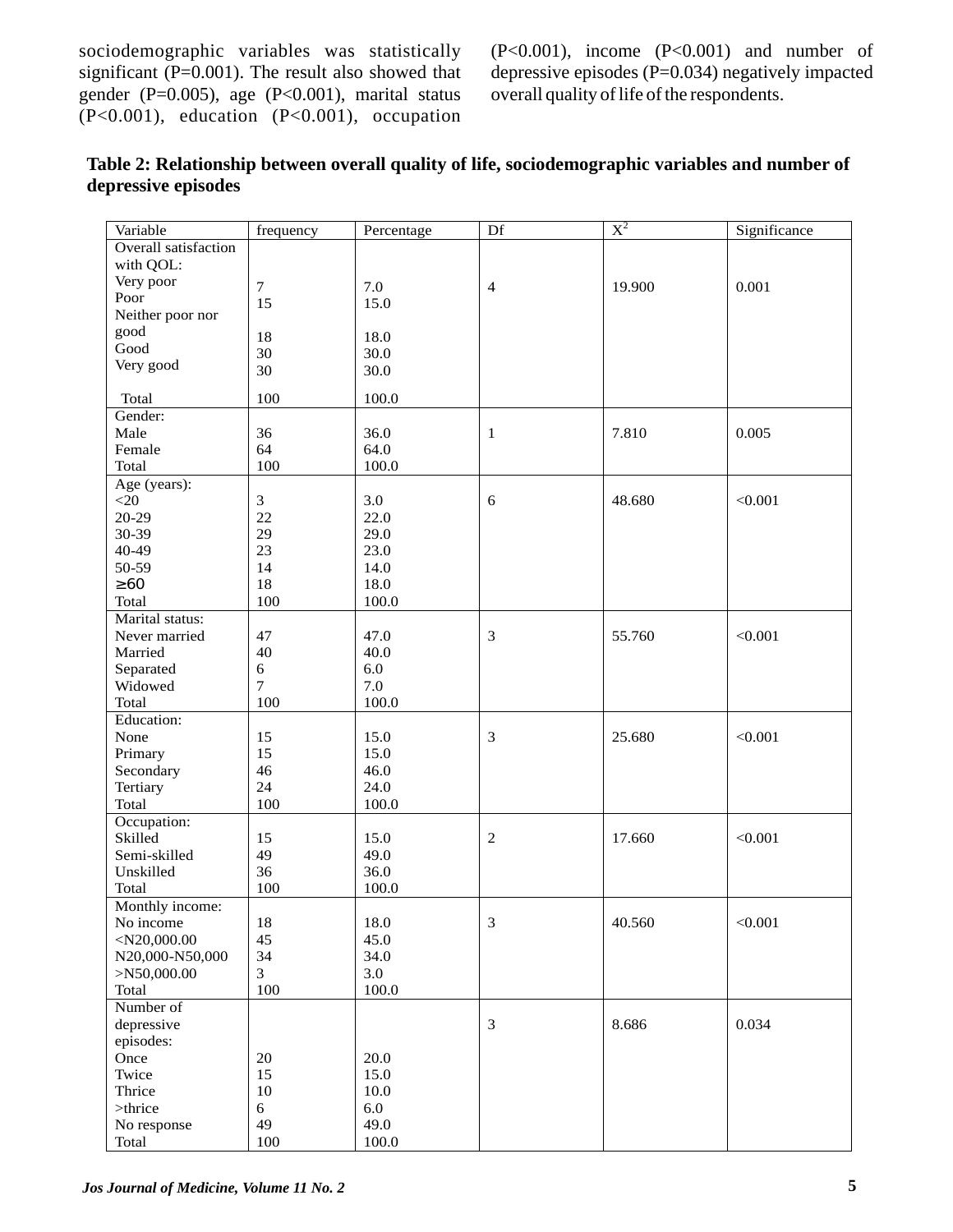| Variable/Domain        | Physical               | Psychological     | Social                 | Environmental          |
|------------------------|------------------------|-------------------|------------------------|------------------------|
| Gender:                |                        |                   |                        |                        |
| Male                   | $13.81 \pm 3.861$      | $14.72 \pm 3.186$ | 13.78±3.788            | 14.28±2.732            |
| Female                 | $14,56 \pm 3.211$      | $15.16 \pm 2.801$ | 14.56±2.927            | 14.59±2.677            |
|                        | 14.29±3.459            | 15.00±2.937       | $14.28 \pm 3.266$      | $14.48 \pm 2.687$      |
|                        | $\mathbf{1}$           | 1                 | $\mathbf{1}$           | 1                      |
|                        | 1.104                  | 0.501             | 1.334                  | 0.316                  |
|                        | 0.296                  | 0.481             | 0.251                  | 0.575                  |
|                        |                        |                   |                        |                        |
| Age (years):           |                        |                   |                        |                        |
| $<$ 20                 | $10.00 \pm 0.000$      | $10.33 \pm 1.155$ | 13.00±3.464            | $13.67 \pm 0.577$      |
| 20-29                  | 13.50±3.997            | $13.91 \pm 3.146$ | 13.36±3.580            | $13.27 \pm 3.135$      |
| 30-39                  | $15.00 \pm 3.433$      | $15.45 \pm 2.959$ | $14.03 \pm 3.968$      | $14.93 \pm 2.685$      |
| 40-49                  | $14.52 \pm 3.073$      | $15.22 \pm 2.215$ | $15.39 \pm 2.105$      | 14.83±2.424            |
| 50-59                  | 14.64±2.706            | $16.00 \pm 2.774$ | 14.50±2.794            | 14.86±2.476            |
|                        | 13.75±4.027            | 15.50±3.207       | 14.25±2.964            | 14.63±2.669            |
|                        | 14.29±3.470            | $15.00 \pm 2.937$ | 14.28±3.266            | $4.48 \pm 2.687$       |
|                        | 6                      | 6                 | 6                      | 6                      |
|                        | 1.470                  | 2.496             | 0.960                  | 1.095                  |
|                        | 0.197                  | 0.028             | 0.456                  | 0.371                  |
| Marital status:        |                        |                   |                        |                        |
| Never married          | $14.28 \pm 3.481$      | $14.72 \pm 2.700$ | 14.23±3.272            | $14.62 \pm 2.222$      |
| Married                | 15.03±2.904            | $15.85 \pm 2.637$ | $15.15 \pm 2.869$      | $15.15 \pm 2.327$      |
| Separated              | 12.00±4.099            | 13.00±4.817       | $10.50 \pm 3.7987$     | $9.83 \pm 3.764$       |
| Widowed                | 12.14±4.634            | $13.71 \pm 3.251$ | $12.86 + 2.340$        | 13.71±2.984            |
| Mean±SD                | $12.29 \pm 3.487$      | $15.00 \pm 2.937$ | $14.28 \pm 3.266$      | $14.48 \pm 2.687$      |
| df                     | 3                      | 3                 | 3                      | 3                      |
| t                      | 2.485                  | 2.771             | 4.503                  | 8.676                  |
| ${\bf P}$              | 0.065                  | 0.046             | 0.005                  | < 0.001                |
|                        |                        |                   |                        |                        |
|                        |                        |                   |                        |                        |
|                        |                        |                   |                        |                        |
| Education:             |                        |                   |                        |                        |
|                        |                        |                   |                        |                        |
| None:                  | 12.87±4.307            | $14.27 \pm 3.240$ | $14.20 \pm 3.468$      | $13.87 \pm 2.264$      |
| Primary                | $14.20 \pm 3.610$      | $14.53 \pm 4.138$ | 13.60±3.924            | 14.00±3.780            |
| Secondary              | 14.39±3.137            | 14.98±2.534       | 14.59±2.761            | 14.65±2.321            |
| Tertiary               | 15.04±3.329            | 15.79±2.570       | 14.17±3.714            | 14.83±2.854            |
| $Mean \pm SD$          | $14.29 \pm 3.459$      | $15.00 \pm 2.937$ | $14.28 \pm 3.266$      | $14.48 \pm 2.687$      |
| $\mathrm{d}\mathrm{f}$ | 3                      | 3                 | 3                      | 3                      |
| t                      | 1.250                  | 1.021             | 0.358                  | 0.614                  |
| $\, {\bf P}$           | 0.296                  | 0.387             | 0.784                  | 0.608                  |
| Occupation:            |                        |                   |                        |                        |
| Skilled                | 13.73±3.973            | $14.73 \pm 3.150$ | $13.60 \pm 4.356$      | $14.67 \pm 3.155$      |
| Semi-skilled           | $15.33 \pm 2.989$      | 15.76±2.673       | 15.27±2.243            | $15.20 \pm 1.958$      |
| Unskilled              | $13.11 \pm 3.495$      | 14.08±2.989       | $13.22 \pm 3.602$      | $13.42 \pm 3.046$      |
| $Mean \pm SD$          | 14.29±3.459            | 15.00±2.937       | 14.28±3.266            | $14.48 \pm 2.687$      |
| df                     | $\overline{2}$         | $\overline{c}$    | 2                      | 2                      |
| t                      | 4.832                  | 3.616             | 4.782                  | 5.008                  |
| p                      | 0.010                  | 0.031             | 0.010                  | 0.009                  |
| Monthly income:        |                        |                   |                        |                        |
| None                   | $13.61 \pm 3.822$      | $14.61 \pm 2.682$ | $14.72 \pm 2.675$      | $13.72 \pm 2.630$      |
| $<$ N20,000.00         | 14.44±3.526            | 15.33±2.804       | $14.29 \pm 3.131$      | 14.56±2.351            |
| N20,000-N50,000        | $14.35 \pm 3.329$      | $14.59 \pm 3.304$ | $13.85 \pm 3.815$      | $14.56 \pm 3.106$      |
| >N50,000.00            | $13.33 \pm 2.309$      | $17.00 \pm 0.000$ | $16.33 \pm 0.577$      | $17.00 \pm 1.732$      |
| Mean±SD                | 14.29±3.459            | 15.00±2.937       | 14.28±3.266            | 14.48±2.687            |
| df                     | 3                      | 3                 | 3                      | 3                      |
| t                      | 3.0349                 | 0.984             | 0.693                  | 1.394                  |
| $\, {\bf P}$           | 0.700                  | 0.404             | 0.559                  | 0.249                  |
| Number of episodes:    |                        |                   |                        |                        |
| Once                   | $11.30 \pm 3.570$      | $12.60 \pm 3.085$ | $11.85 \pm 3.703$      | $11.65 \pm 2.581$      |
| Twice                  | $13.27 \pm 2.120$      | $14.47 \pm 2.167$ | 13.40±3.776            | $14.13 \pm 1.302$      |
| Thrice                 | $11.50 \pm 2.461$      | $12.40 \pm 2.875$ | $13.00 \pm 2.667$      | $12.00 \pm 1.414$      |
| >thrice                | $11.17 \pm 3.710$      | $13.17 \pm 3.061$ | $13.00 \pm 3.950$      | $13.00 \pm 2.757$      |
| Mean±SD                |                        |                   |                        |                        |
| df                     | $11.90 \pm 3.061$<br>3 | 13.18±2.847<br>3  | $12.67 \pm 3.536$<br>3 | $12.61 \pm 2.299$<br>3 |
| t                      | 1.464                  | 1.604             | 0.603                  | 4.395                  |
|                        | 0.236                  | 0.201             | 0.616                  | 0.008                  |
| p                      |                        |                   |                        |                        |

# **Table 3: Relationship between mean domain scores of respondents, sociodemographic variables and number of depressive episodes**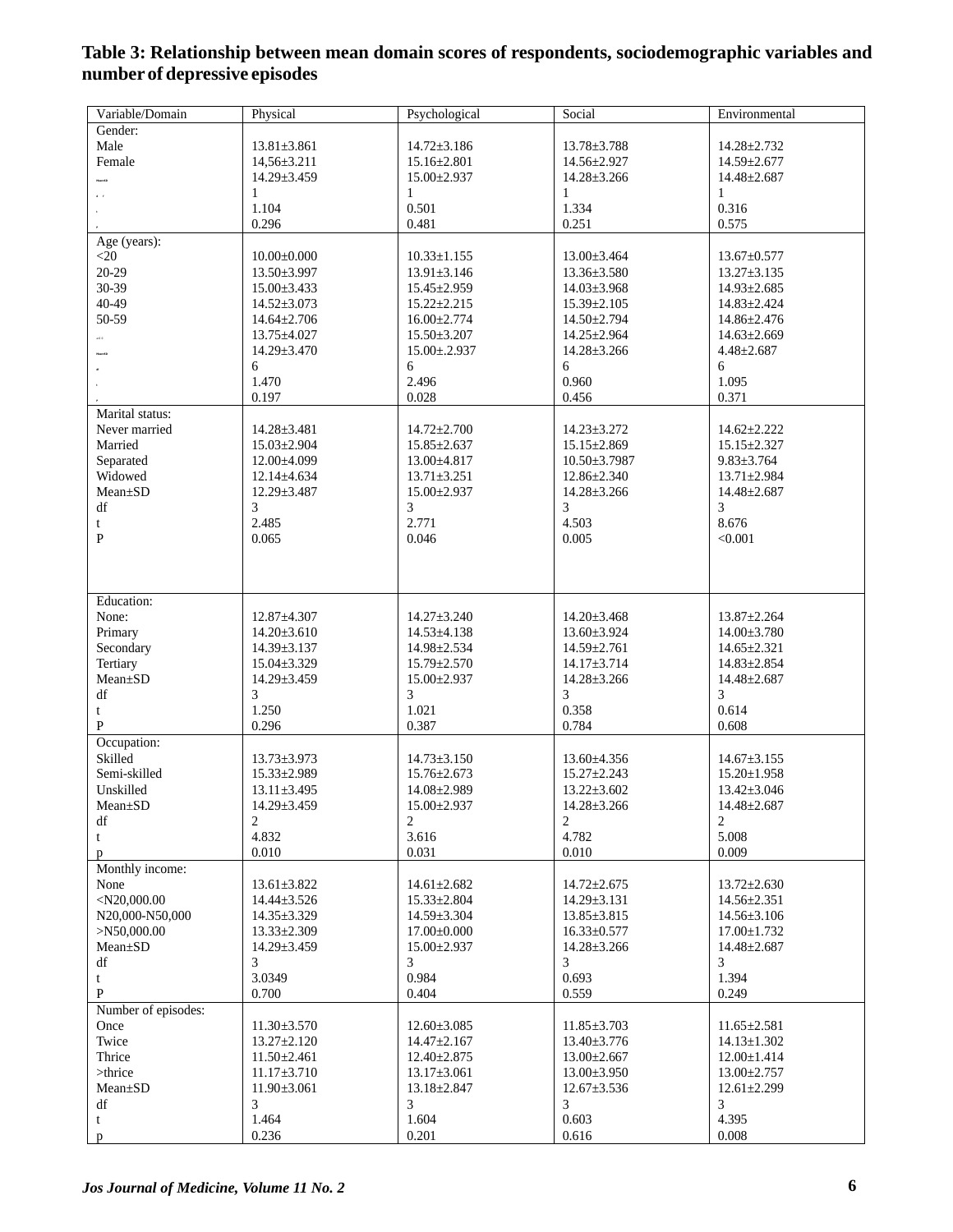On table 3,the relationship between gender and all domains was not statistically significant. However, a statistically significant relationship was demonstrated between age and the psychological domain  $(P=0.026)$  of QOL. The physical  $(P=0.197)$ , social  $(P=0.456)$  and environmental (P=0.371) domains did not reveal a similar outcome. An association was noted between the psychological  $(P=0.046)$ , social  $(P=0.006)$  and environmental (P<0.001) domains and marital status. The physical domain  $(P= 0.065)$  could not produce such statistical association. Education and monthly income were not associated with a decrement in QOL according to the result on table 3 as no significant statistical

relationship was observed. All domains were affected by occupational type while the number of episodes adversely affected only the environmental domain  $(P=0.008)$ .

Table 4 displays the result of the regression analysis done to reveal the determinants of quality of life. Respondents' gender (P=0.036), occupation (P=0.001) and depression  $(P=0.001)$  predicted quality of life.

| Variables                 | Regression coefficient | t-test | P-value |
|---------------------------|------------------------|--------|---------|
|                           |                        |        |         |
|                           |                        |        |         |
| Gender                    | $-0.149$               | 2.116  | 0.036   |
|                           |                        |        |         |
| Age                       | $-0.014$               | 0.409  | 0.683   |
|                           |                        |        |         |
| Occupation                | 0.083                  | 3.246  | 0.001   |
|                           |                        |        |         |
| <b>Educational</b> status | 0.042                  | 1.039  | 0.300   |
|                           |                        |        |         |
| Marital status            | 0.032                  | 1.108  | 0.269   |
|                           |                        |        |         |
| Constant (depression)     | 1.253                  | 4.574  | 0.001   |

**Table 4: Multiple regression analysis**

#### **DISCUSSION**

# *Overall quality of life and sociodemographic variables*

Demographic factors can either improve or impair QOL among patients suffering from depression. From our study, overall satisfaction with QOL was adjudged to be poor. A study byFons et al<sup> $\omega$ </sup> among depressed Dutch patients presented a similar outcome. In their study, they found that depressed patients scored low on overall aspects of QOL when compared to the general population. Similar impairments in the overall QOL in depressed patients was also reported by Ristner et  $al^{\text{(15)}}$  among the Israelis and Karl and Colleagues<sup> $(22)$ </sup> in older South African patients.

In this study, gender was a significant contributory

factor to poor overall QOL. Omer et  $al<sup>(16)</sup>$  studied QOL of depressed patients in Turkish population and reported that females experienced poorer QOL compared to males. Maria et  $al^{(23)}$  could not however identify gender difference in their study on subjective QOL in mentally ill, physically ill and healthy individuals. The negative multiplier effect of our culture, poor economic status of females and social factors may well contribute to the poor QOL we found  $(24)$ .

Agepredicted poorer overall QOL in our findings, this association was in keeping with findings by Holloway et al $^{(11)}$  and Gureje et al $^{(19)}$ . The extent to which quality of life varies by age has been a subject of controversies among researchers  $(25,26)$ . These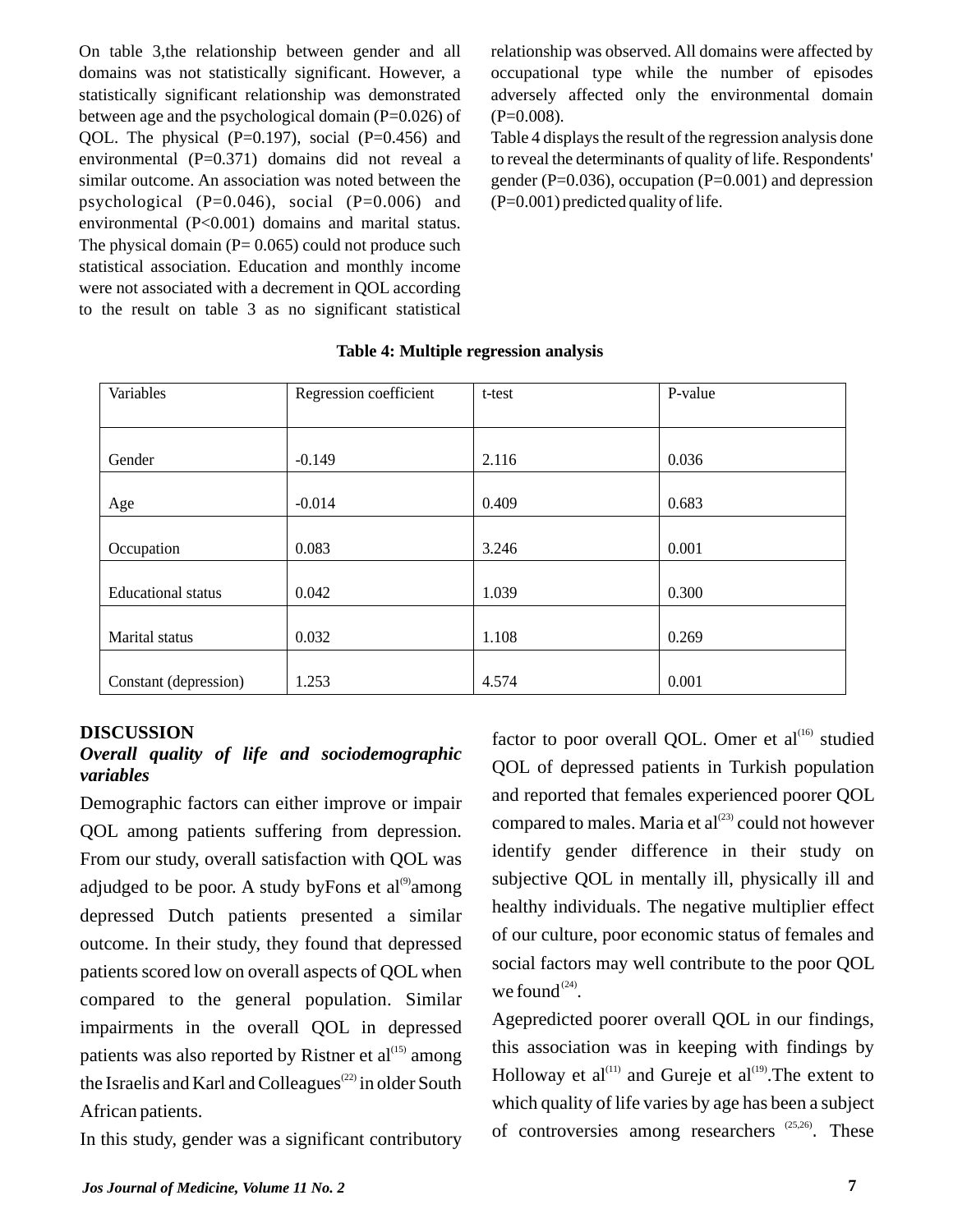studies showed that quality of life increases from 50 years of age onward, peaking at 68 years of age and gradually declines with increasing age. In our community (Low Income Country) where this research was done provides fewer or no platform for personal development and job opportunities for young people (a Characteristic of our study population). This leads to increasing stress in striving to make both ends meet. Majority of them are thus, highly dependent for their daily needs of food, shelter, health and other needs.

Respondents' overall QOL and marital status was statistically significant in this study. Studies in the past have produced similar results where marital status predicts OOL in depressed persons $^{(27)}$ . Most of these studies showed that overall QOL among the unmarried population are negatively affected more than in the married.

Educational status is a consistent factor in securing better paid jobs, better standard of living and higher social class. Our result revealed that educational status is a strong confounder to overall QOL in depression. A report by Ho et al<sup> $^{(28)}$ </sup> while studying the subjective QOL among depressed Hong Kong Chinese patients showed that good educational, social support and higher social class correlated well with good subjective QOL. Education also creates opportunities and social relationships which by extension promotes overall wellbeing.Depression however, interferes with education and productivity putting the patient at an economic and social disadvantage.

A statistically significant relationship was also observed between our subjects' overall QOL and monthly income (P<0.001).This could be due to the fact that most of the respondents were down the occupational ladder, either due to job losses or due to the reason that majority of them engaged in menial jobs and petty trading from which the income is usually meager. Depression has also been shown to reduce productivity and increases absenteeism from work $^{(29)}$ .

Several depressive episodes predicted poorer overall QOL in this study. Findings from the study concurred with that of  $Omega^{(16)}$  who reported a

poorer subjective QOL among patients with two or more episodes of depression than those with a single episode or the general population.

## *Sociodemographic variables and domain scores*

A striking finding in this study was the lack of statistical relationship between males and females in all domains of subjective QOL. This finding replicated that by Maria et  $aI^{(23)}$  who could not identify significant differences in gender in their study on subjective QOL in the mentally ill, physically ill and healthy individuals in all domains of OOL. Omer et al $^{(16)}$  however reported a contrary outcome. In their report, females scored low in all domains of QOL compared to their male counterparts.

Apart from the psychological domain, the physical social and environmental domains in relation to age were negatively associated with depression in these patients. This finding is contrary to several other studies $^{(30,31)}$  which consistently reported that the psychological domain was negatively affected by depression. Our study however, concurred with finding by Bonicatto et  $al^{(32)}$  in which only the physical and environmental domains scored low on the QOL scale. Family and religious support, which patients enjoy in the study location, may be responsible for this outcome. Family and religious support help to relieve guilt feelings, improve selfesteem, hopelessness and physical strain which predict the psychological wellbeing of depressed patients.

In the same vein, marital status was not significantly associated with the psychological domain of subjective QOL. The physical, social and environmental domains were nevertheless associated with marital status. From our study we also found that majority (almost half) of our respondents were single. Being married is often associated with household, cultural, childcare and other domestic stress which in turn affects their psychological wellbeing which the never married population does not experience hence, the result  $(24)$ .

This study did not find any statistical relationship between education and QOL domains. Education is known to improve self-esteem, social relationships, job opportunities and knowledge to cope with environmental and other psychosocial difficulties. Weng and Colleagues $^{(33)}$  reported that good professional-patient communication and social relationships improves motivation and enhance their confidence to receive and maintain their treatment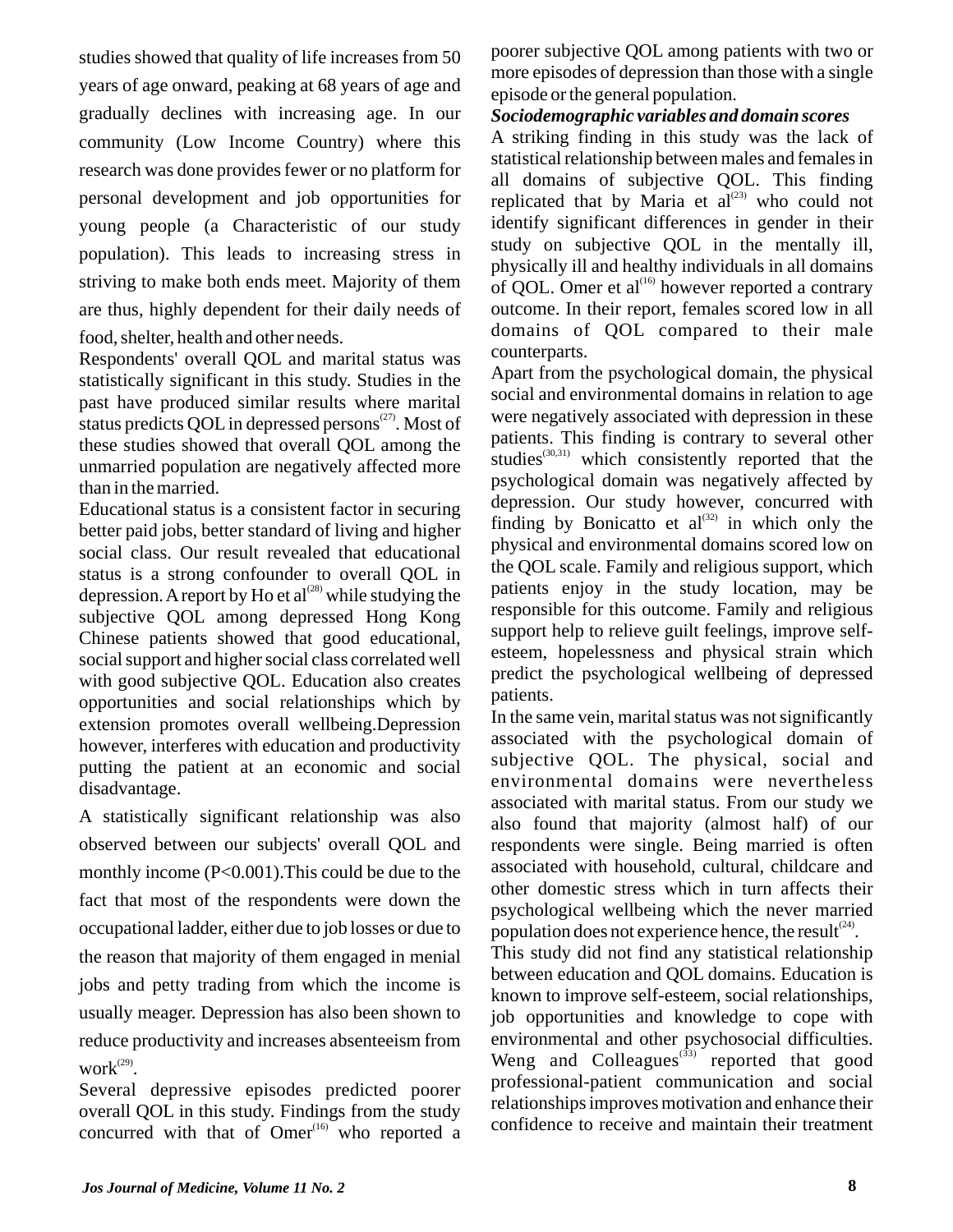course. Similarly, Ho et al $^{(28)}$ , reported that higher socio-economic class, good social support, Christianity and educational attainment correlated well with good subjective QOL.

Occupation is an important factor in predicting several disease conditions and illnesses and the ability to seek help. Our study revealed a relationship between occupation and all domains of QOL. This relationship can be adduced to the fact that depression affects an individual's capacity to work and socio-economic class. Absenteeism from work, decreased productivity, job losses $^{(29)}$  and the  $\cosh$  of treatment<sup>(34)</sup> adds more burden to the patient.

Income which confers financial independence was not associated with decrement in subjective QOL domains. Studies by (Eaton et al $^{(34)}$  and Johnson et  $al<sup>(35)</sup>$  yielded contrary results. Possible explanation for this outcome is due to the financial and social support received from relations which helped to cushion of augment the lean financial status of the respondents.

Despite the fact that a host of studies in the past have associated recurrent depression and QOL  $domains^{(4,5,16)}$ , our study could only associate such relationship with the environmental domain. This domain assesses indices such as financial resources, freedom, safety, social care and recreation or leisure. The reason for this could be hinged on the fact that such activities usually suffer during depression. Recurrent depression increases these difficulties cited above. Similarly, the psychological, physical and social domains can combine to the environmental domain negatively during depression.

The association between sociodemographic factors and quality of life among depressed patients has been replicated by this study when compared to previous results obtained from similar studies.Age  $(36)$ , severity of depression $(37, 19, 38)$ , and gender  $(37)$  were the factors that predicted subjective QOL in the study participants.

A series of multiple regression analyses was done. Firstly, to identify the predictors of subjective QOL. Secondly, to examine the role of depression in predicting QOL. We found that gender and occupation were predicted poor QOL among depressed patients. This was the same outcome with studies by Ruesch et al<sup>(8)</sup>, Fons et al<sup>(9)</sup>, and Shtasel and  $\text{colle}$ agues<sup> $(12)$ </sup>. Further regression analysis to control for gender and occupation showed that, the constant (i.e. depression) still had a significant impact on the

QOL of the participants. It can therefore be said that depression is a significant factor in determining the quality of life of patients even when controlled for other factors.

# **CONCLUSION**

The findings in this study demonstrated a significant negative relationship between depression and QOL. Naturally and socially assigned demographics were also shown to impair QOL. From the foregoing, it is worthy to draw the attention of physicians on prompt diagnosis and treatment as well as social intervention to reduce the burden of social demographic factors in order to holistically improve QOLin patients.

## **CONFLICTOFINTEREST: None to declare REFERENCES.**

- 1. Browne S, Roe M, Lane A, Gervin M, Morris M, Kinsella A. Quality of life in schizophrenia: relationship to socio de mographic factors, symptomatology and tardive dyskinesia. ActaPsychiatr Scand. 1996 Aug;94:118-24.
- 2. Felce D, Perry J Exploring current concepts of quality of life – A model for people with or without disabilities. In R Renwick, I Brown, M Nagler (Eds) QoL in health promotion and rehabilitation, 1996; pp51-62.thousand Oaks, CA:Sage.
- 3. Mares AS, Young AS, McGuire JF, Rosenheck RA. Resisdential environment and quality of life among seriously mentally ill residents of board and care homes. Community Mental Health Journals; 2002; 38:447-459.
- 4. Blazer DG, Kesler RC, McGonagle KA, Swartz MS, The prevalence and distribution of major depression in a national community sample: The National Comorbidity Survey. Am J Psychiatry 1994; 151(7):979-986.
- 5. Bland RC, Epidemiology of affective disorders: a review. Can J Psychiatry 1997; 42:367-77.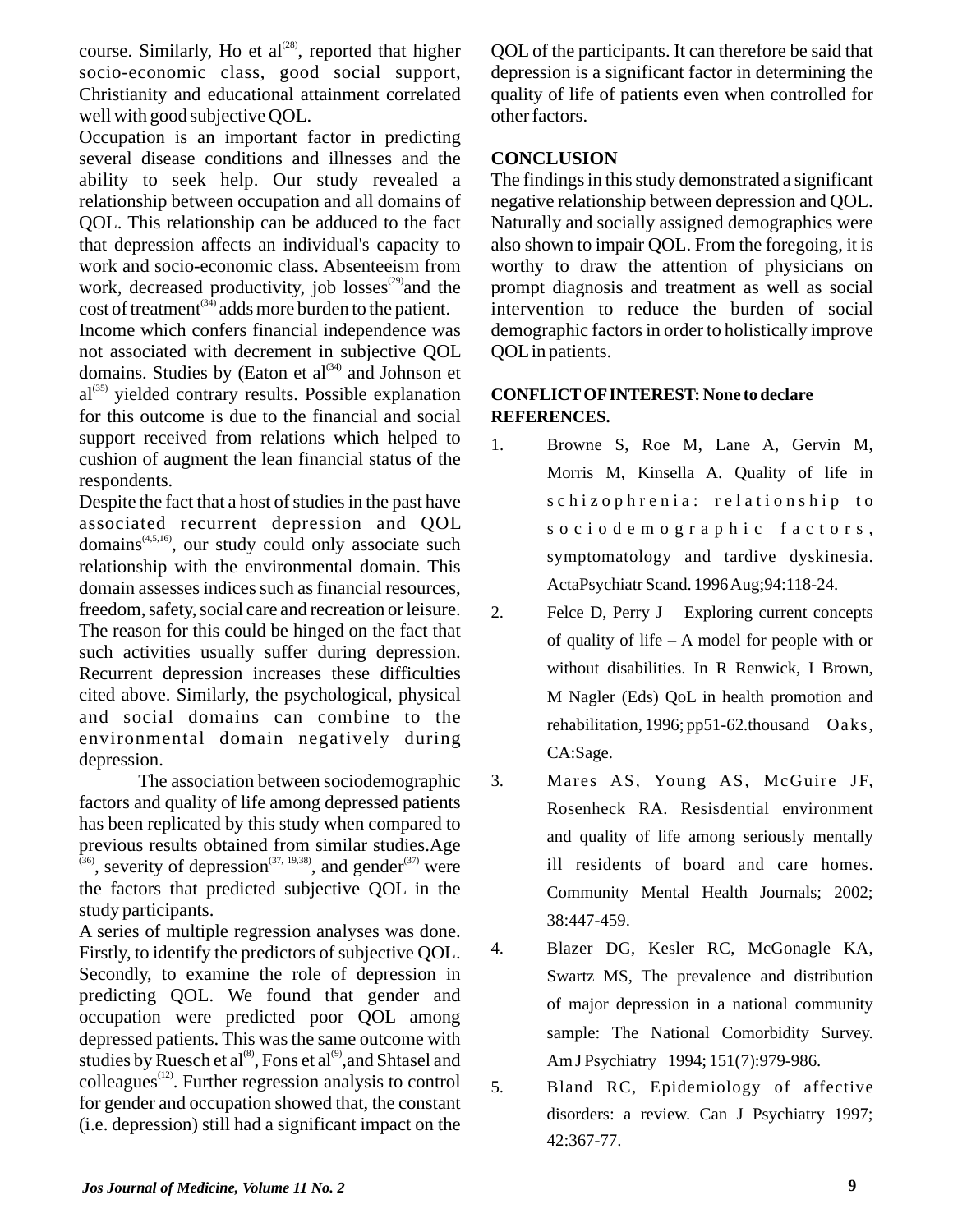- 6. Saarni SI, Suvisaari J, Sintonen H, Pirkola S, Koskinen S, Aromaa A, LonnqvistJ. Impact of psychiatric disorders on health-related quality of life:general population survey. Br. J Psychiatry 2007; 190:326-332.
- 7. Carpiniello B, Lai GL, Pariante CM, Carta  $MG, Rudas N, Symptoms, standards of living$ and subjective quality of life: a comparative study of schizophrenic and depressed outpatients. ActaPsychiatrica Scandinavia 1997; 96(4):235-241.
- 8. Ruesch P, Graf J, Meyer PG, Rossler W, Hell D, Occupation, social support and quality of life in patients with schizophrenic or affective disorders. Social Psychiatry and Psychiatric Epidemiology 2004;39:686-694.
- 9. Trompnaars FJ, Masthoff ED, Heck GLV, Hodiamont PP, Vries JD,Content validity, construct validity and reliability of the WHOQOL-BREF in a population of Dutch adult psychiatric outpatients. Quality of Life Research 2005; 14:151-160.
- 10. Pan AW, Chung L, Fife BA, Itsiung PC, Quality of life in depression: predictive models. Quality of Life Research 2006; 15:39- 48.
- 11. Holloway F, Carson J. A subjective quality of life, psychopathology, satisfaction with care and insight: an exploratory study. Int J Soc Psychiatry 1999; 45:259-267.
- 12. Shtasel DL, Gur RE, Gallacher F, Heimberg C, Gur RC. Gender differences in the clinical expression of schizophrenia. Schizophr Res 1992; 7:225-231.
- 13. Koivumaa-Honkanen H, Honkanen R, Antikainen R, Hintikka J, Laukanen E, Honkalampi K, Viinamaki H. Self-reported life satisfaction and recovery from depression in a 1-year prospective study. ActaPsychiatrScand 2001; 103:38-44.
- 14. Koivumaa-Honkanen HT, Viinamaki H, Hinkanen R, Tanskanen A, Antikainen R, Niskanen L, JaaskelainennJ, Lehtonen J. Correlates of life satisfaction among psychiatric patients. ActaPsychiatrScand 1996;

94:372-378.

- 15. Ritsner M, Modai I, Endicott J, Rivkin O, Nechamkin Y, Barak P, Goldin V, Ponizovsky A. Differences in quality of life domains and psychopathologic and psychological factors in psychiatric patients. J Clin Psychiatry 2000; 61:880- 889.
- 16. Ömer A, Hakan E, Haldun S, Sermin K, Cankat T. Quality of Life In Major Depressive Disorder:ACross-Sectional Study Turkish Journal of Psychiatry 2006; 18:323-332.
- 17. Su-Ching Sung, Mei-Yu Yeh. Factors related to Quality of Life in depressive outpatients in Taiwan,Psychiatry and Clinical Neurosciences 2007; 61:610-615
- 18. Davou FJ, Audu MD, Akinhanmi AO, Uma r MU, Philip TF, Taru MY, Yusha'u AA. A Case Control Study of Subjective Quality of Life in Outpatients with Depression. Open Journal of Psychiatry, 7:248- 260.
- 19. OyeGureje, Lolo Kola, Ebenezer Afolabi, Benjamin O Olley. Determinants of quality of life of elderly Nigerians: results from the Ibadan study of ageing. Afr J Med Scie 2 0 0 8 September; 37(3):239-247.
- 20. Sheehan DV, Lecruibier Y, Harnett-Sheehan K. The Mini International Neuropsychiatric Interview. J Clin Psychiatry 1998; 59(suppl 20):22-33.
- 21. WHOQOL Group, The WHO quality of life assessment (WHOQOL): Development and general psychometric properties. SocSci Med 1998; 46:1569-83.
- 22. Karl P, Nancy Phaswana-Mafuya. Depression and associated factors in older adults in South Africa. Global Health Action 2013; 6:18871
- 23. Maria Ginieri-Coccosis, Eugenia T, Vlasis T, Ioannis AL, George NC, George NP. Quality of life in mentally ill, physically ill and healthy individuals: The validation of